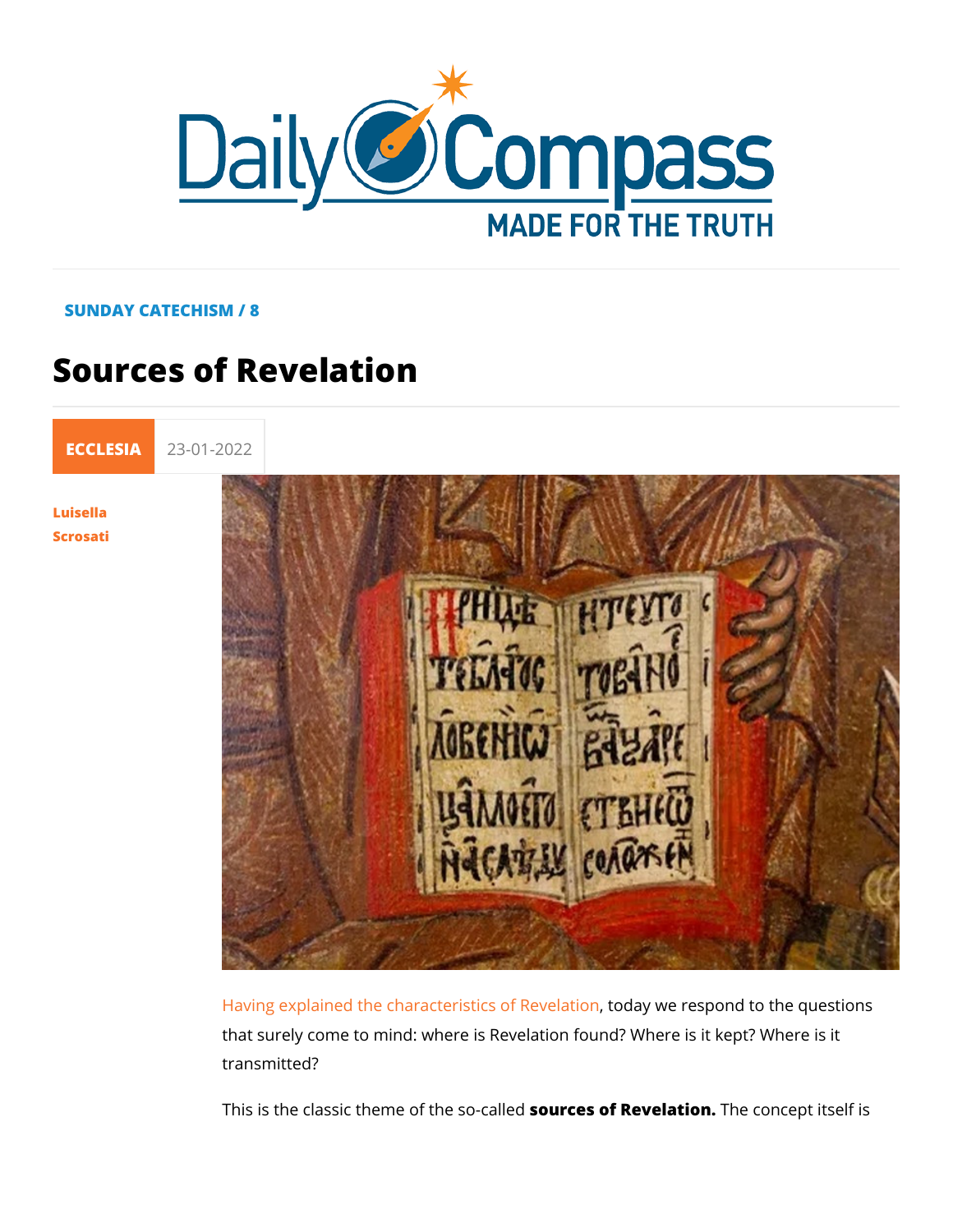simple: Revelation is contained and transmitted through Sacred Scripture and the Tradition of the Church. In due course, lessons will be dedicated to each of these factors. Whereas, today the existence of these two means of transmission and the relationship one to the other will be explained.

**A quote from the Dogmatic Constitution of the First Vatican Council,** *Dei Filius*, is our immediate starting point.

*This supernatural revelation, according to the faith of the universal Church, as declared by the holy synod of Trent, is contained "in the written books and in the unwritten traditions which have been received by the apostles from the mouth of Christ Himself; or, through the inspiration of the Holy Spirit have been handed down by the apostles themselves, and have thus come to us" [Council of Trent Denz 3066]*

**This is a fundamental text** because it is the dogmatic Constitution of an important Council which makes reference to another important Council, that of Trent. It explicitly states that supernatural revelation is contained only in written books and in the unwritten tradition which is transmitted to us.

**While there is no evident debate among Christians** about whether the Scriptures contain and transmit Revelation, the idea that the Church's Tradition is itself a deposit of Revelation and a mode of transmission of the same Revelation shows signs of erosion. Yet, it is the Scriptures themselves that refer to something that goes beyond the Scriptures. This point is clear in two citations from the New Testament: the first is taken from the Second Letter of St. Paul to the Thessalonians, second chapter, verse 15:

*Therefore, brethren, stand fast and hold the traditions which you were taught, whether by word or our epistle. (New King James Version)*

This is interesting, not only because St. Paul speaks of traditions, but because he indicates a dual mode of transmission. There is his letter, which later becomes part of the canon of the inspired Scriptures, but also by our own words.

Another text is the conclusion of the Gospel of St. John, chapter 21, verse 25:

*And there are also many other things that Jesus did, which if they were written one by one, I suppose that even the world itself could not contain the books that would be written. (New King James Version)*

In addition to what had been written, there is a tide of other things that Jesus accomplished, said and transmitted, and which have not been written down. Therefore,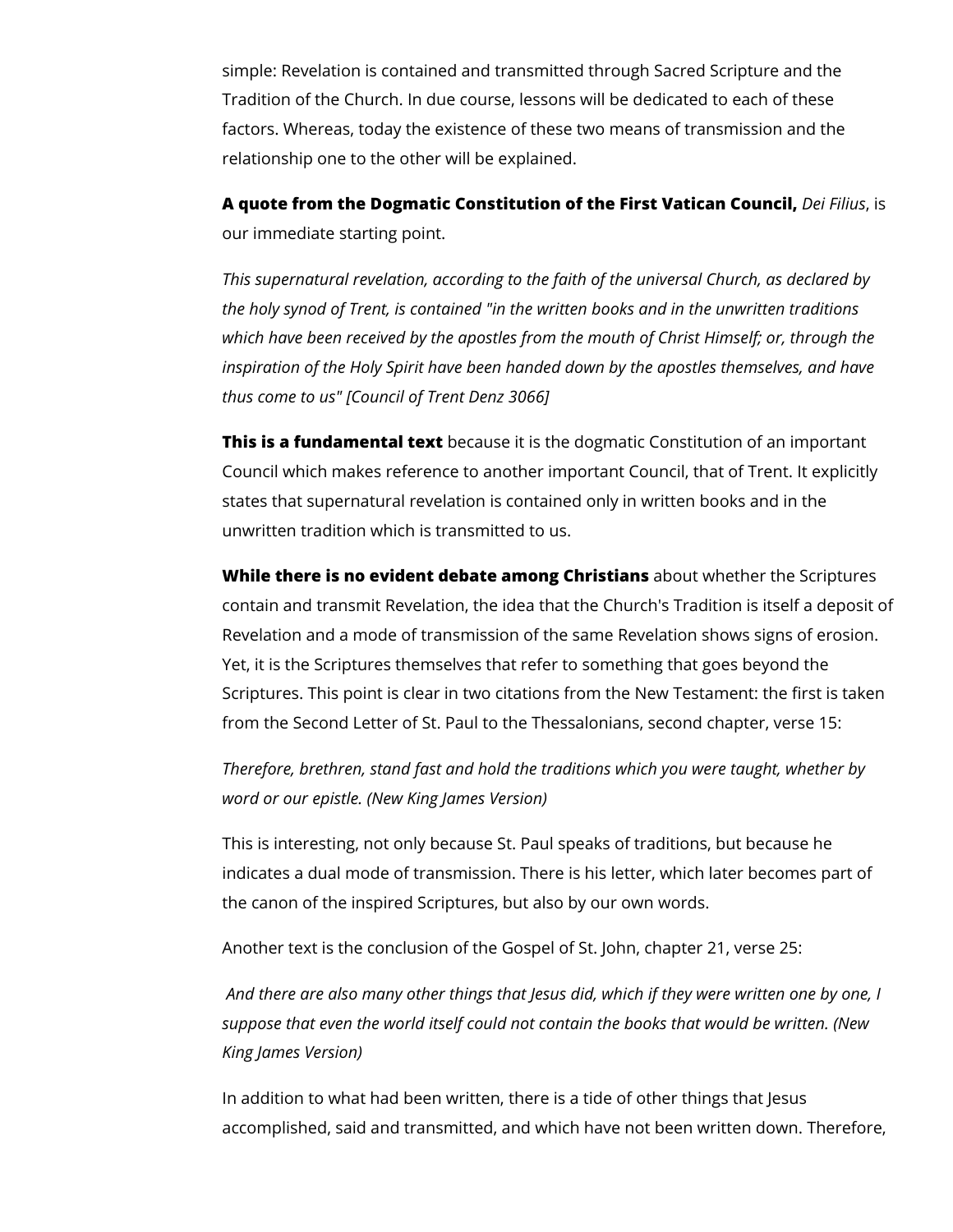if they are not contained in the writings they must be found elsewhere.

**There is a text that is a milestone on this theme, it is taken from the work of St. Basil of Caesarea** (329-379) dedicated to the Holy Spirit, a work that is part of the pneumatological controversies, on the person and the identity of the Holy Spirit.

In a passage of this work, St. Basil is having to justify why, in addition to the expression "in the Holy Spirit", the expression "with the Holy Spirit" is also used. Think of the closing of Gloria in excelsis. This expression was contested because it was not present in the Scriptures. While this specific controversy is not the subject here, still St. Basil dedicates paragraphs of this work to the unwritten doctrines transmitted by the Church, and therefore the reference is to Tradition.

This is a piece from *De Spiritu Sancto* chapter 27, paragraph 65-67. Paragraph 65 explains the controversy and then reads:

*Of the beliefs and practices whether generally accepted or publicly enjoined which are preserved in the Church some we possess derived from written teaching; others we have received delivered to us in a mystery by the tradition of the apostles; and both of these in relation to true religion have the same force. And these no one will gainsay — no one, at all events, who is even moderately versed in the institutions of the Church. For were we to attempt to reject such customs as have no written authority, on the ground that the importance they possess is small, we should unintentionally injure the Gospel in its very vitals; or, rather, should make our public definition a mere phrase and nothing more.* 

*For instance, to take the first and most general example, who is thence who has taught us in writing to sign with the sign of the cross those who have trusted in the name of our Lord Jesus Christ? What writing has taught us to turn to the East at the prayer? Which of the saints has left us in writing the words of the invocation at the consecration of the bread of the Eucharist and the cup of blessing?*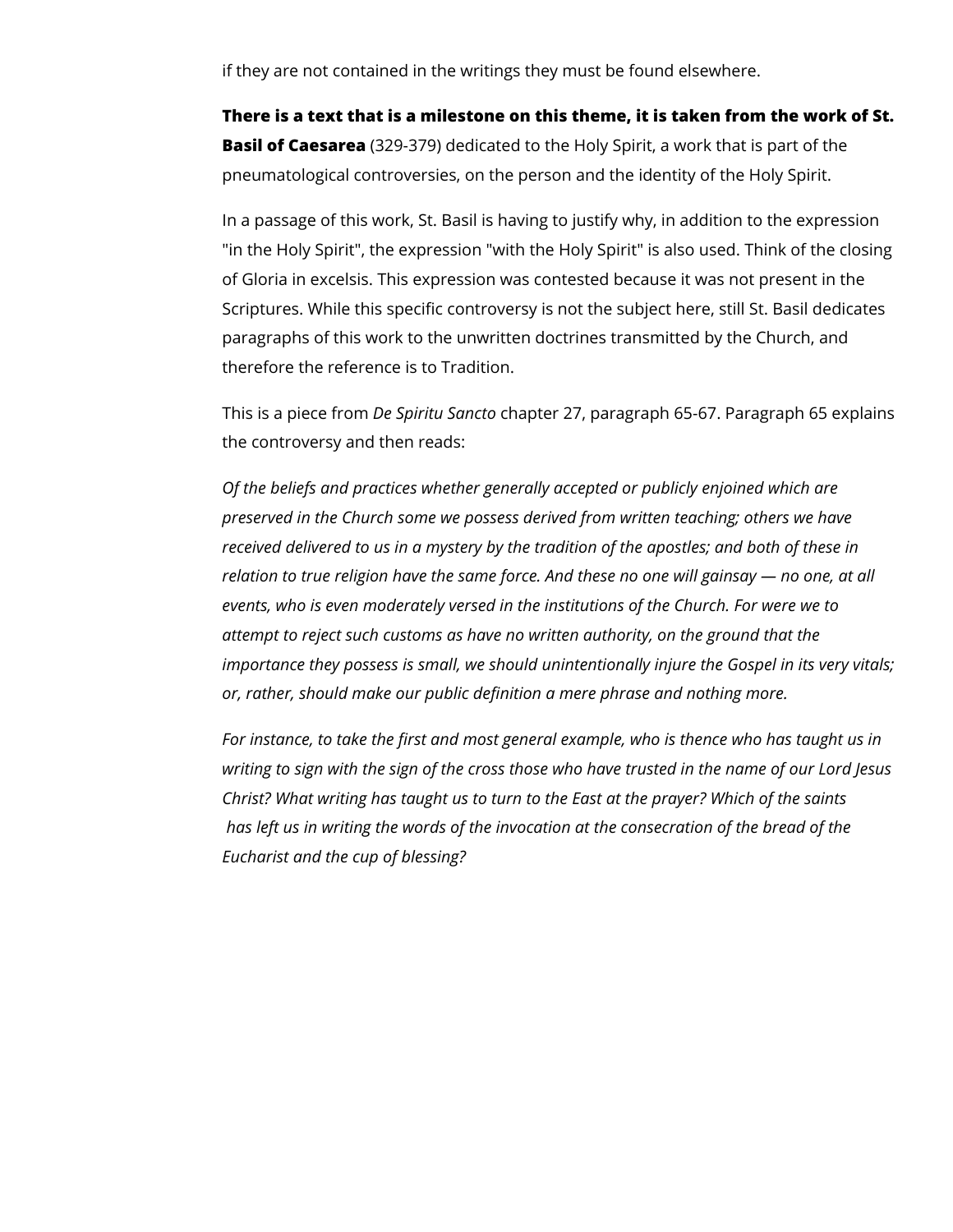*Moreover we bless the water of baptism and the oil of the chrism, and besides this the catechumen who is being baptized. On what written authority do we do this? Is not our authority silent and mystical tradition? Nay, by what written word is the anointing of oil itself taught? And whence comes the custom of baptizing thrice? And as to the other customs of baptism from what Scripture do we derive the renunciation of Satan and his angels ? Does not this come from that unpublished and secret teaching which our fathers guarded in a silence out of the reach of curious meddling and inquisitive investigation? Well had they*  learned the lesson that the awful dignity of the mysteries is best preserved by silence. What *the uninitiated are not even allowed to look at was hardly likely to be publicly paraded about in written documents.* 

**Of this dense and very important text by St. Basil the Great** this passage is to be underlined: "*Of the beliefs and practices whether generally accepted or publicly enjoined which are preserved in the Church*". Why is this sentence particularly important? It is because it states that the Scriptures and Tradition are received equally from the Church. Christ founded the Church but He did not write a book. Revelation is entrusted to the Church to safeguard, scrutinize and transmit faithfully. And as it is to the Church that the Scriptures and Tradition are entrusted, likewise it is in the Church that they are to be evaluated and made comprehensible.

**This is very important, and is emphasised in paragraphs 80-82 of the** *Catechism of the Catholic Church.* The Catechism quotes the Dogmatic Constitution of the Second Vatican Council, *Dei verbum*, which essentially takes up the Dei Filius, and says:

*Sacred Tradition and Sacred Scripture, then, are bound closely together, and communicate one with the other. For both of them, flowing out from the same divine well-spring, come together in some fashion to form one thing, and move towards the same goal." Each of them makes present and fruitful in the Church the mystery of Christ…*

*Sacred Scripture is the speech of God as it is put down in writing under the breath of the Holy Spirit. And [Holy] Tradition transmits in its entirety the Word of God which has been entrusted to the apostles by Christ the Lord and the Holy Spirit.* 

*As a result the Church, to whom the transmission and interpretation of Revelation is entrusted, "does not derive her certainty about all revealed truths from the holy Scriptures alone. Both Scripture and Tradition must be accepted and honoured with equal sentiments of devotion and reverence.*

## **It is evident, this text almost literally recalls the piece by Saint Basil the Great**

that was cited above. And the final summing up is given by Revelation itself with its two